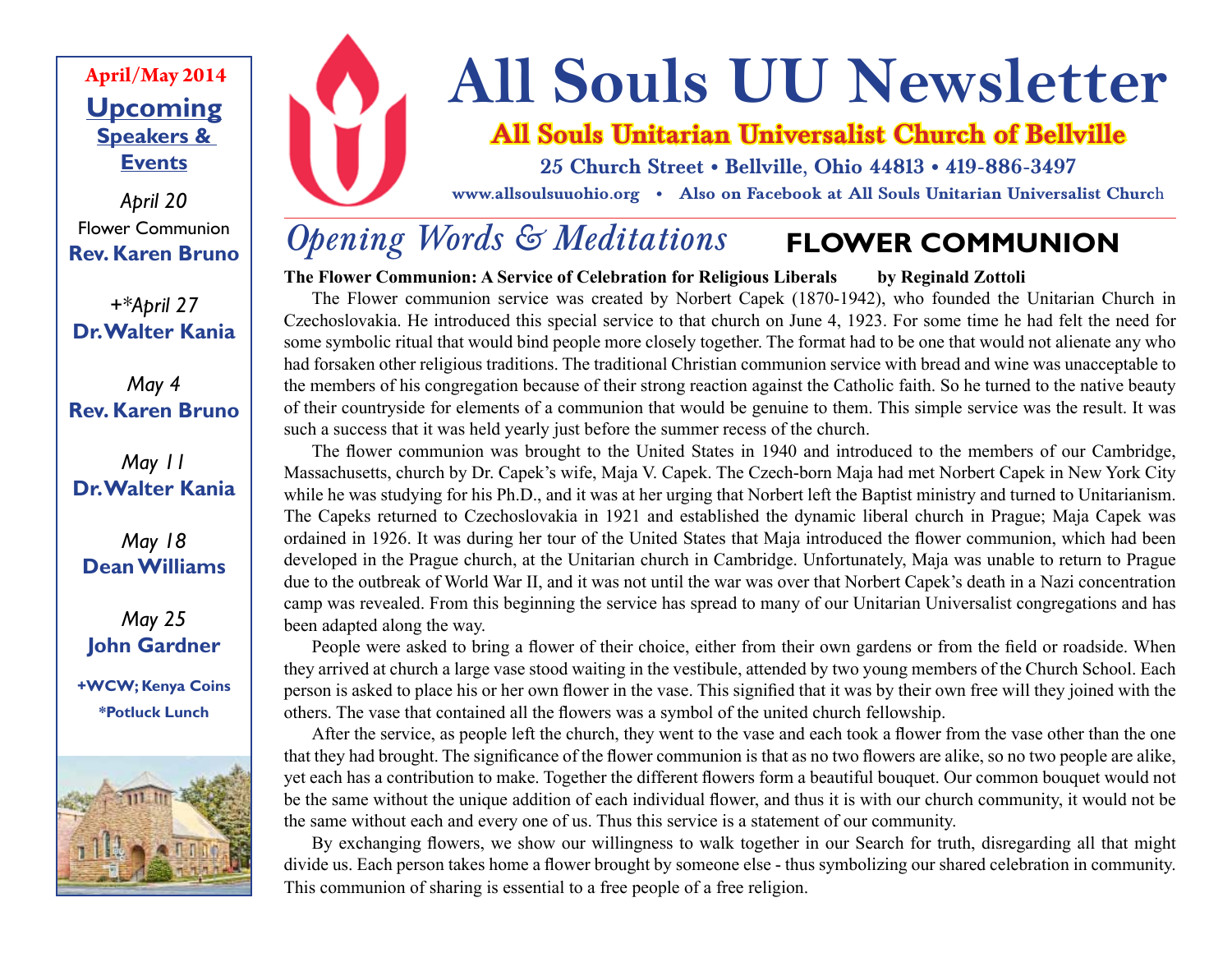#### *April & May Calendar* **EVERYONE IS INVITED TO ALL ACTIVITIES ALL ACTIVITIES ARE AT THE CHURCH UNLESS OTHERWISE NOTED**

**April**

**20 Sunday 10:30 am Flower Communion Service (see story on 1st page)**

**Speaker:** Rev. Karen Bruno **Topic:** What Might Resurrection Mean to a Liberal Thinker?

 Is there any hope of connecting with the ancient story in our modern world? How might we find meaning in the metaphor of resurrection? Can we find spiritual renewal during this time when so many Christians are celebrating their faith story?

 **Bio:** Karen Bruno is part time pastoral care minister at Bellville All Souls Unitarian Universalist Church. She attended Drew Theological School and was ordained by the United Church of Christ in 2002. She also works at Flying Horse Farms, a camp for children with serious illness, in Mount Gilead. She is thrilled to have found two amazing places with which to share her knowledge, experience and to build community. Karen lived in Ohio for her high school and college years and then after many years in Colorado returned in 2011 following her early retirement from Denver Human Services. In addition, Karen has worked as church pastor, hospice chaplain and religious educator. She and her partner live in Bellville.

24 Thursday 7:30 pm Highland of Ohio Concert: Occidental Gpysy. Occidental Gypsy is pioneering the sound of World Gypsy music. Their mélange of up-tempo, high-energy rhythms of gypsy swing, melded with the catchy melodic hooks of pop and complex structures of jazz, delivers a thrilling auditory experience to listeners. Tickets: \$12 in Advance - \$15 Day of Show. To purchase tickets, call 419-884-5116.

26 Saturday 9 am Spring clean-up day at All Souls until Noon (lunch provided). The more workers we have the quicker this will go. Rain date is May 3.

#### **27\*# Sunday** 9 am Special Board Session to discuss visioning and board organization ideas

 **10:30 am Speaker**: Dr. Walter Kania **Topic**: An Other Dimension of Reality: What is reality? Is it matter? Is it spirit? Is it neither and how do we know? **Bio**: Dr. Walter Kania is a licensed Clinical and Consulting Psychologist. He holds a Ph.D. from Michigan State University. He has maintained an active Clinical and Consulting practice. He also holds a Master of Divinity degree from Texas Christian University. He is ordained in the Congregational Church (United Church of Christ), and The Christian Church (Disciples of Christ). He has served on the faculties of Texas Christian University, Bethany College, The Ohio State University, and The Renaissance Academy of Florida Gulf Coast University. He is the author of four books, "Healthy Religion," "A Believable Bible," and "A Credible Christianity." His newest book "Psychology and The New Paradigm for Religion, Spirituality Without Sin and Salvation" is scheduled to be available in 2013. He conducts seminars and is a frequent speaker in the fields of Psychology and Religion in Christian and Unitarian Churches.

 *VISIT FLYING HORSE FARMS!* The chance you have been waiting for. Come and tour where Karen 'works.' We will have a church outing to Flying Horse Farms in Mount Gilead following the Pot Luck. This camp is part of the Serious Fun Network started by Paul Newman. Camps for children with serious illness.

28 Monday 6:30 p.m. Sangha Sit & Dharma Talk *(contact Jackie Moore or just show up)*

#### **May**

| 4    | Sunday | 10:30 am Rev. Karen Bruno                      |
|------|--------|------------------------------------------------|
| 11   | Sunday | 10:30 am Dr. Walter Kania                      |
| 18   | Sunday | 9 am All Souls Board Meeting (all are invited) |
|      |        | 10:30 am Dean Williams                         |
| 25*# | Sundy  | 10:30 am John Gardner                          |

*\*Whole Church Worship/Kenya Coins Collection #Potluck Luncheon*

### *Birthdays for late April and for May*

April 20 Teasha Sprague 21 Joan Rader

28 LD Ball

- May 2 Lowry Gilbert
- 5 Sam Kilgore
	- 17 Margaret Lin
- 22 Doug Wilson
- 23 Michael Garber
- 26 Leah Ehrmantraut

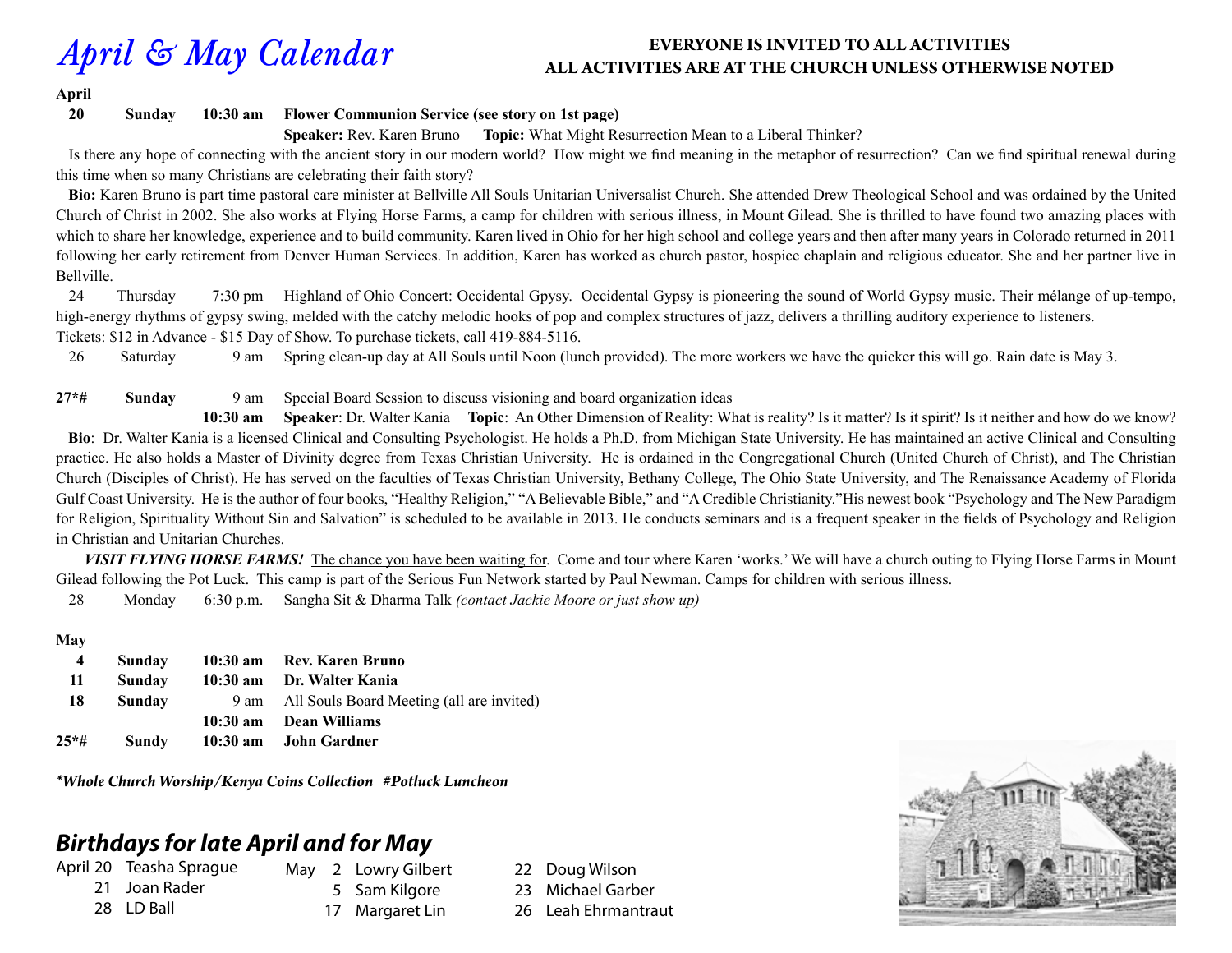### **Rev. Karen's Pastoral Care Page!**

**VISIT FLYING HORSE FARMS!!** The chance you have been waiting for!! Come and tour where Karen 'works'! We will have a church outing to Flying Horse Farms in Mount Gilead on **April 27th** following the Pot Luck. This camp is part of the Serious Fun Network started by Paul Newman. Camps for children with serious illness.. If you want a preview visit www.flyinghorsefarms.org.

### **Visioning Our Future**

We had a successful day "Visioning" and generated pages of ideas for the future at All Souls. We also selected the 9 things we thought we can or NEED to accomplish in the next year. Here they are:

- 1. Pastoral Care Team Create of team of Church Members who can do some of the care of other members, in coordination with Rev. Karen.
- 2. Speakers for R.E. Invite some of our speakers to lead the Adult Education class the same day they are speaking and advertise it to the public to generate interest in our church. (plus enjoy the speakers for an extra hour)
- 3. Members for R.E. Ask some of our members to lead Adult Education about things they are passionate about, i.e. Meditation or New Age, etc.
- 4. Something at Bellville Fair Possibly expand the use our current table at the Bellville Fair to include information about our church.
- 5. Urgent Repairs (Board) Find a way to raise money needed for window repairs (upstairs and downstairs)
- 6. Revisit Music Discuss the cost of the music in church, to see if it continues to be the number one priority for spending.
- 7. Encourage Members to be Speakers If more of our members speak on Sunday morning we get to know them better and it saves the church money!
- 8. Evaluate Effectiveness of Fundraisers Discuss if the two annual fundraisers need to be changed in some way to refresh them and possibly generate more visitors and income.
- 9. Celebrate Accomplishments We have achieved so much in the past several years and we don't talk about this often enough and celebrate how much we HAVE done!

#### **Please feel free to volunteer to help with ANY of these!!**

**NEW MEMBER CLASS SOMETIME IN MAY:** If you are interested in attending a new member class please RSVP to Karen. If there is interest Karen will hold a class after church either May 4th or 18th PLEASE RSVP which date works best for you!

**NEW OFFICERS NEEDED!** Whether you are brand new or 'part of the furniture', you are needed to serve on the Board! Most folks on the Board now are 'retiring' for a little while so some new folks can have a turn! Stepping down will be Reed- President, Chuck – Treasurer, Jenny-Secretary, Cheryl –Trustee and Joan- Pulpit supply. *THESE ARE ALL VERY IMPORTANT AND WE NEED YOU!* Please contact Reed or one of the folks on the nominating committee if you might be willing to serve. Board elections are June 1.

### **CAMP HAS ARRIVED!**

My time at camp will soon be increasing. Therefore my attendance at church on Sunday's will be decreasing. In Spring there are 4 weekend camps, then 2 months of living at camp in the summer, followed by 4 weekend camps in the Autumn. PLEASE KNOW YOU CAN CALL ME if you need to talk or to schedule a time to meet.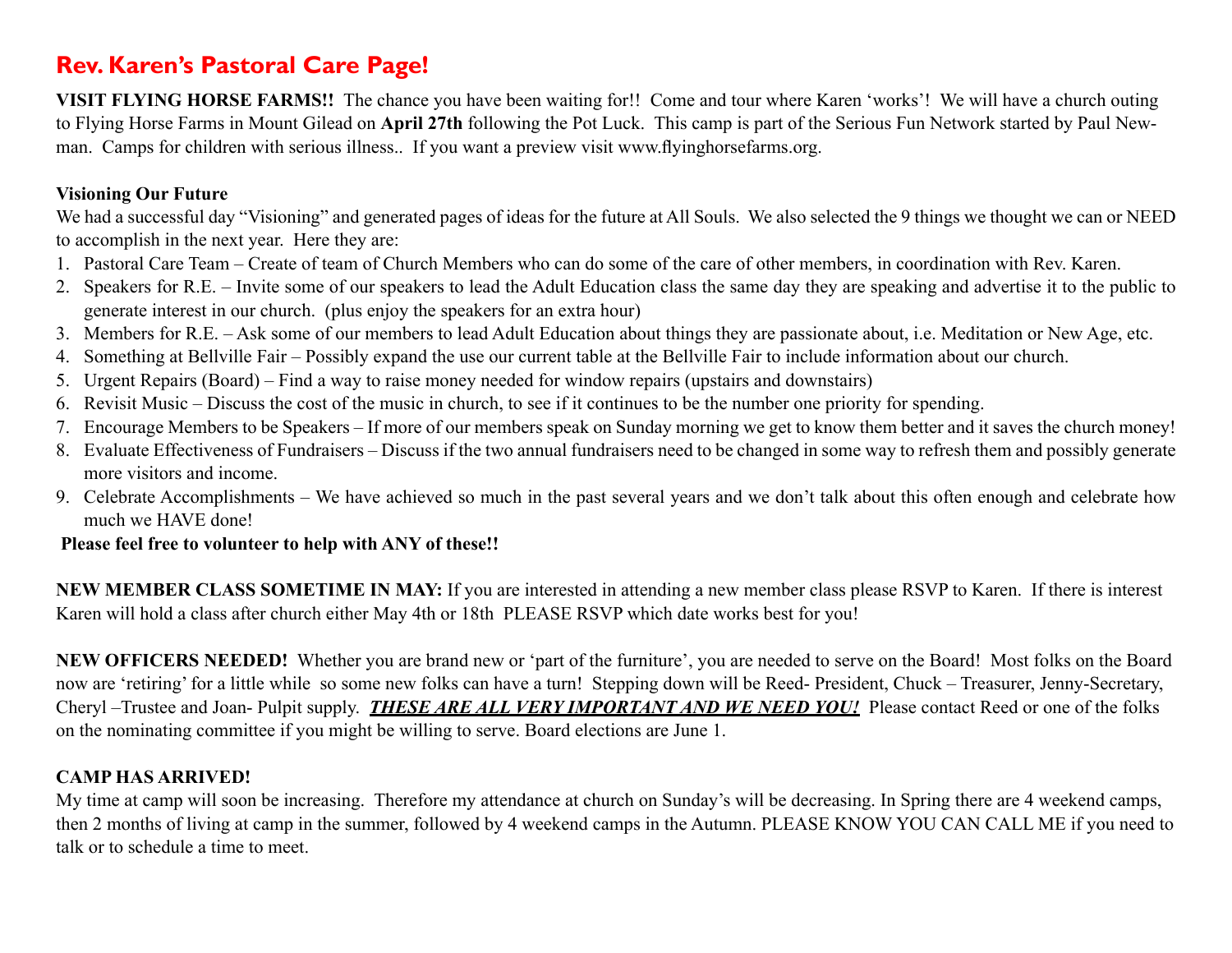#### **NOTES FROM THE PREZ**

Board meetings will be moved to the third Sunday in May to accomodate Rev. Karen Bruno's other work schedule.

The Board approved April 26 for Spring Clean-up (May 3 rain date). Please see the sign-up sheet that will be going around. Projects include scraping and painting downstairs windows and painting the vestibule as well as just general cleaning and sprucing up.

Liz Hansen, Shelley Mauk and Bruce Kilgore are working on a Wedding Infromation brochure to make sure people know our church is available for rent for weddings (especially non-traditional ones).

Judy Shaffer welcomes input on the Sign Committee that needs a drawing to submit to the City for approval. We are looking for some way to frame our 7 Principles (3x4' sign). We are also looking to install recycle bins for church attendees for drop-off between scheduled quarterly recycle days (next date is June 22).

Brain Moore has done a nice job reorganizing the Highway Clean-up (starting its 20th year at All Souls). Look for that in late May of early June.

#### **Election of new officers is June 1. Rummage and Luncheon is July 12.**

If you have not talked with Shelley (pastoral care secretary) please see her for updates and other information. Let me know if there's any way I or a Board Member can assist you. -- Reed Richmond, Board President, 419-631-7912 (cell).

### **LIVING LOTUS SANGHA**

**Next class:** Mon. April 28 - 6:30pm, All Souls, Sangha Sit & Dharma Talk

#### **Feedback Survey**

As we move into a season of rebirth and renewal, we are interested to hear your feedback on how the Sangha can best help support you and your practice. We have discussed different ideas on sitting schedule locale etc. but this is our community so we wanted to take this moment to ask you to take a few minutes to complete our brief 5 question anonymous survey:

https://www.surveymonkey.com/sFGYQM3F

We will close the survey April 30th, so please try to complete it before then. We will publish the results in May's newsletter and use those results to determine if we need to make any changes to our regular schedule.

#### **Intro to Meditation Class**

The free "Intro to Meditation" class to the Mansfield community has been scheduled for Tuesday, May 6th. The class offering will continue during Summer but the day, and time will likely be moved beginning in June. If you have interest in these sessions please contact fortunasandwiches@gmail.com with days/times you would prefer.

Find us via facebook: Living Lotus Zen Sangha https://www.facebook.com/ pages/Living-Lotus-Zen-Sangha/221565108160 or visit our website: www. livinglotus.org

Thank you, *Jackie Moore*

| Pledged  | Paid                          | Difference |
|----------|-------------------------------|------------|
| \$2,490  | \$2,111                       | $-$ \$379  |
| Pledged  | Paid                          | Difference |
|          | 2013-2014 Fiscal Year to Date |            |
| \$16,852 | \$16,791                      | - \$61     |

Church pledges were collected in July for the 2013-2014 fiscal year, but there is never a deadline for renewing, starting or increasing your pledge for the work of the Church. Please see Mike Garber for more information.

Mike notes that at the halfway point in 2012/2013 there was \$9597 in pledges and this year that figure was \$11,525. Great job, everyone.

### **March 2014 Financial Report**

| Revenue                        | February  |
|--------------------------------|-----------|
| <b>Open Plate Offering</b>     | \$272.00  |
| Pledges                        | 2,109.00  |
| <b>Mission Offering</b>        | 66.50     |
| <b>Special Services Income</b> | 50.00     |
| Total                          | 2,497.50  |
| Expenses*                      | 3,189.42  |
|                                | $-691.82$ |

Expenses this month included \$780.74 for building repairs. All other expenses were normal monthly expenses. Overall for the year, the church is operating at a deficit of -\$377.07. Average Attendance in March: 42; Average for the Year: 44.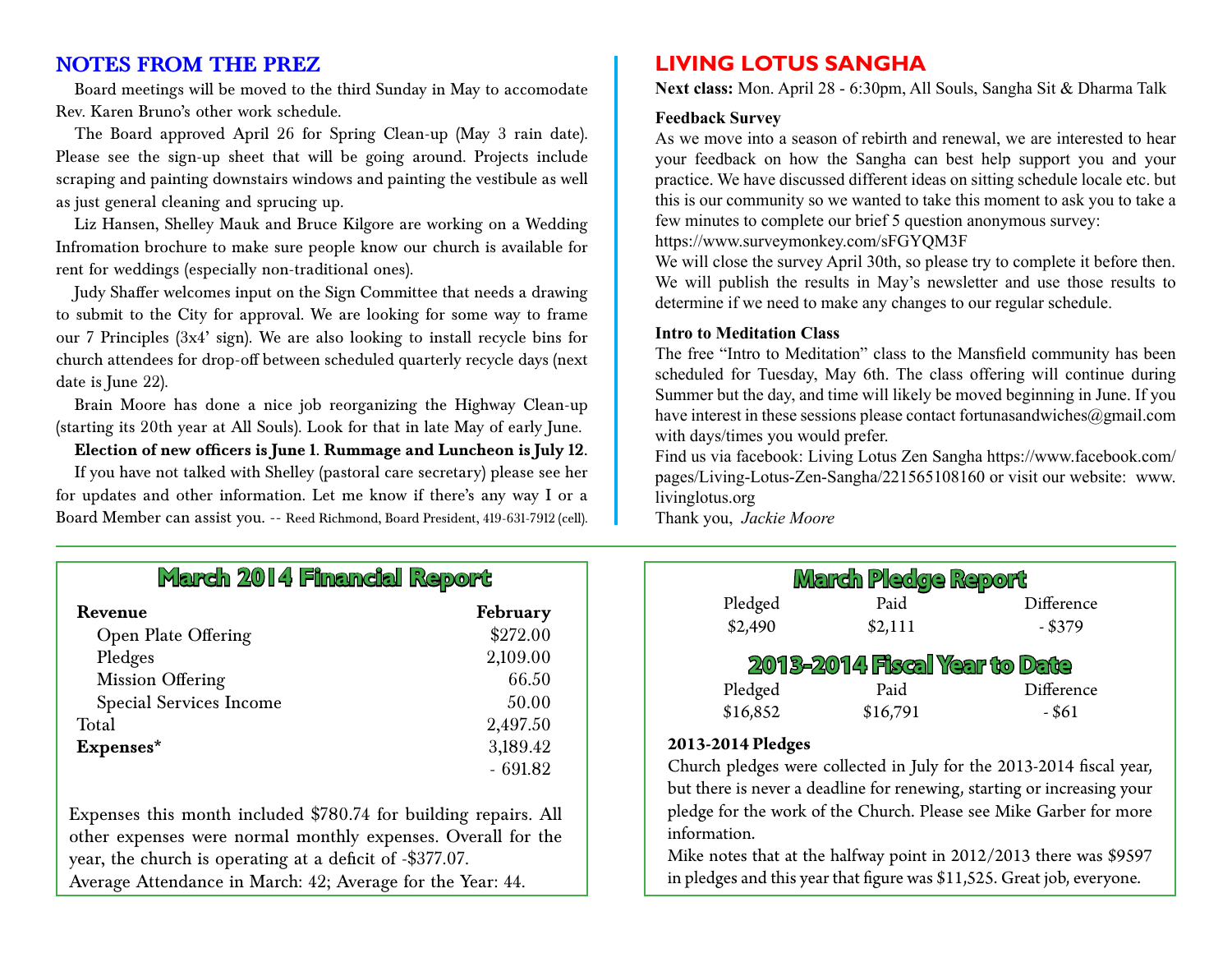### **Religious Education Opportunities**

This Summer, we'll have a multigenerational Religious Education program which will use the book *" Muhammad: The Story of a Prophet and Reformer"* by Sarah Conover. Although the book was written for ages 12 and up, it is suitable as a read aloud for ages 10 and up. For this three session program, we will use the Discussion Guide created by the UUA. If you are willing to facilitating this session (the format looks pretty simple), please let Liz Hansen know. The starting date has not yet been determined, but will probably be in June. We'll have books available for purchase in the next month, if you need to borrow a book due to financial hardship, please talk with Liz. From the UUA website:

"Readers of the book, *Muhammad*, encounter a man very different from the figure often presented in Western popular culture. Conover, co-author of Ayat Jamilah: Beautiful Signs: A Treasury of Islamic Wisdom for Children and Parents, draws from biographies, the Quran, and hadith (Muslim tradition). She relates the story of a radical prophet who challenged the rich and powerful, guided his community of followers through a dangerous time of persecution and exile, formed alliances with people of different beliefs, and preached that one should 'love for humanity what you love for yourself'."

### **Highlands of Ohio Concert at All Souls**: **Occidental Gpysy,** Thursday, April 24, 7:30 p.m.

Occidental Gypsy is pioneering the sound of World Gypsy music. Their mélange of up-tempo, high-energy rhythms of gypsy swing, melded with the catchy melodic hooks of pop and complex structures of jazz, delivers a thrilling auditory experience to listeners. Tickets: \$12 in Advance - \$15 Day of Show. To purchase tickets, call 419-884-5116.

### **C.O.M.E. (Committee On Ministry Explained)**

 We listen. That's the main task of our COM. It was created during a time of difficulty that has receded. That is its origin. Our COM is a group of four members that can be contacted with any concern from a member of our church family. It is not just a committee on /for the minister, but a committee that is approachable and listens to concerns and ideas that effect the church family as a whole. Got an idea for a new program? Bring it. Got a concern about services? Bring it. Got a concern about a new idea or issue you would like the church to address? Bring it. We are here to listen. We care about the welfare of the church family and we can be a first step for you to voice your care and concerns as well. Please feel free to contact us before/ after services or by phone (reasonable hours please). We are your COM. We listen. We care. Grow in Peace.

Cheryl Church 740 501-0626 Ann Kilgore 419 961-6870 Brian Moore 419 589-7707 Doug Wilson 419 756-3529

### **WEDNESDAY EVENING GROUP DISCUSSIONS**

- "Being Liberal in a Conservative Place" May 7 (last meeting until fall)
- • "Women's Spirituality" May 21 (last meeting until fall)

### **Pulpit Schedule for 2014**

Our speakers for the rest of 2014 are filled in save for a few open spots late in the year. Having most of the dates filled will be helpful for the person who takes over Pulpit Chair in July. I will share all my sources and files and tips with this wonderful person. **Might it be you?** *-- Joan Richmond*

**Just a note:** Our guest speaker for April 13 was on own Karen Gotter who did a wonderful job. Attendance was great at 60 and we had many children and guests. A special guest at Children's Moment was a live lamb (thanks to Deb and Clarence) and Cheryl read the real story of "Mary Had A Little Lamb." A great service by everyone involved!